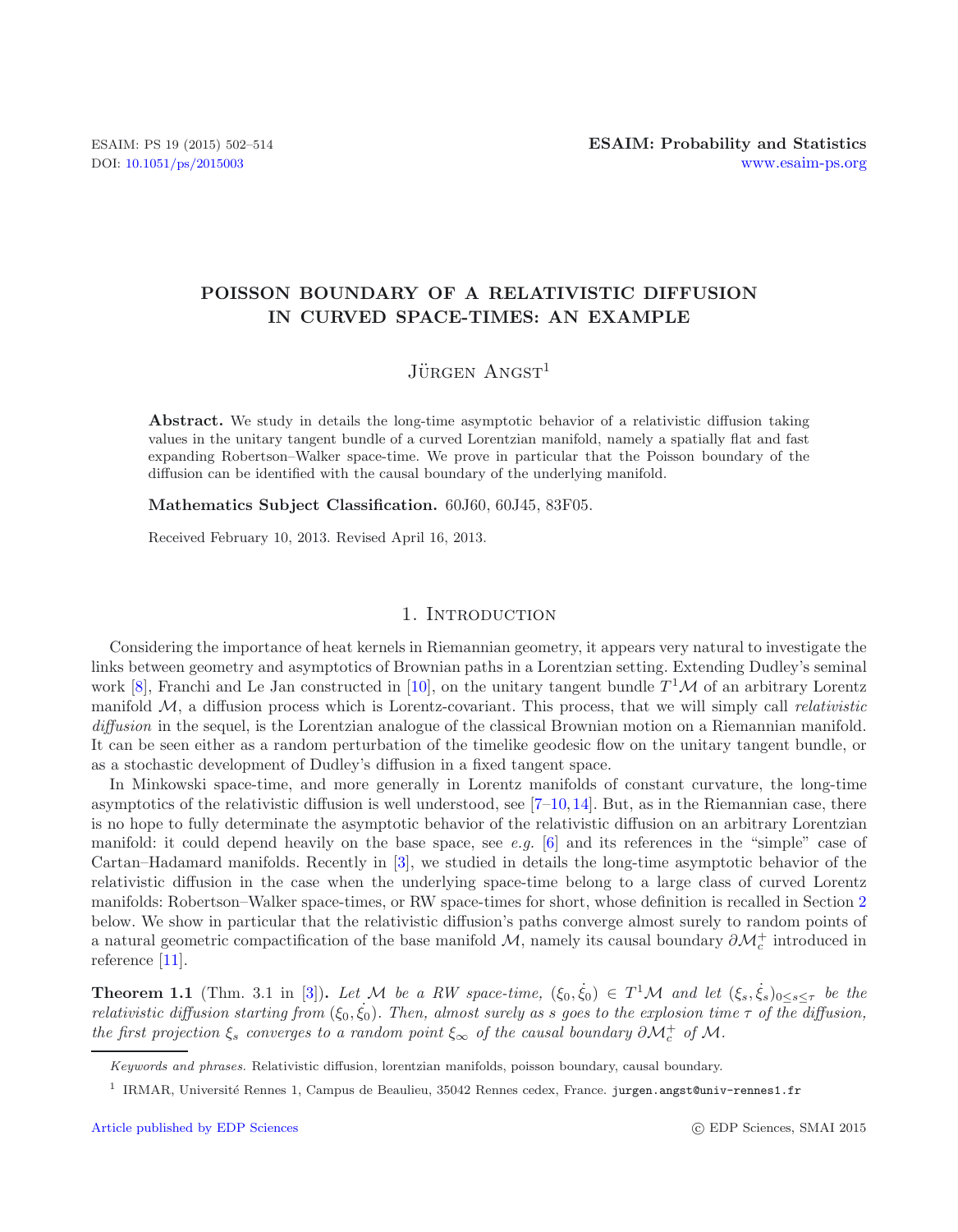**Theorem 1.2** (Thms. [3.3](#page-4-0) and [3.4](#page-4-1) below). Let  $\mathcal{M} := (0, +\infty) \times_{\alpha} \mathbb{R}^3$  be a RW space-time where  $\alpha$  has exponential  $growth.$  Let  $(\xi_s, \dot{\xi}_s)_{s\geq 0} = (t_s, x_s, \dot{t}_s, \dot{x}_s)_{s\geq 0}$  be the relativistic diffusion starting from  $(\xi_0, \dot{\xi}_0) \in T^1 \mathcal{M}$ . Then, almost *surely as s goes to infinity, the process*  $x_s$  *converges to a random point*  $x_\infty$  *in*  $\mathbb{R}^3$ *, and the invariant sigma field of the whole diffusion*  $(\xi_s, \dot{\xi}_s)_{s \geq 0}$  *coincides almost surely with*  $\sigma(x_\infty)$ *.* 

The above result is the first computation of the Poisson boundary of the relativistic diffusion in the case of a Lorentz manifold with non-constant curvature. It can be seen as a complementary result of those of [\[7,](#page-12-2)[14](#page-12-3)] in the flat cases. The difficulty here lies in the following facts: classical coupling techniques are hardly implemented in hypoelliptic settings, classical Lie group methods or explicit conditionning (Doob transform) do not apply in the presence of curvature. Our approach is purely probabilistic, it is first based on the existence of natural subdiffusions due to symmetries of the base manifold, namely the processes  $(t_s, t_s)_{s\geq0}$  and  $(t_s, t_s, x_s/|\dot{x}_s|)_{s\geq0}$  are subdiffusions of the whole process. Using successive shift-couplings, we then show that the Poisson boundaries of these two subdiffusions are trivial. Finally, we conclude *via* an abstract conditionning argument, allowing us to show that the invariant sigma field of the whole diffusion is indeed generated by the invariant sigma field of the subdiffusion  $(t_s, t_s, x_s/|x_s|)_{s\geq 0}$  and the single extra information  $\sigma(x_\infty)$ .

This last argument is new and non-trivial, it takes into account the hypoellipticity of the infinitesimal generator of the relativistic diffusion and it's equivariance with respect to Euclidean spatial translations of the base space. It is actually the starting point of the very recent work [\[4\]](#page-12-8) in collaboration with Tardif, where our main motivation is to exhibit a general setting and some natural conditions that allow to compute the Poisson boundary of a diffusion starting from the Poisson boundary of a subdiffusion. It is interesting to note that the resulting devissage method can be used to recover Bailleul's result [\[7](#page-12-2)] in a more direct way, see Section 4.2 of [\[4](#page-12-8)].

The article is organized as follows. In the first section, we briefly recall the geometrical background on RW space-times and the definition of the relativistic diffusion in this setting. In Section [3,](#page-3-0) we then state our results concerning the asymptotic behavior of the relativistic diffusion and its Poisson boundary. The last section is dedicated to the proofs of these results. For the sake of self-containedness and in order to provide an easily readable article, some results of [\[3\]](#page-12-5) and their proofs are recalled here.

## 2. Geometric and probabilistic backgrounds

<span id="page-1-0"></span>The Lorentz manifolds we consider here are RW space-times. They are the natural geometric framework to formulate the theory of Big-Bang in General Relativity theory. The constraint that a space-time satisfies both Einstein's equations and the cosmological principle implies it has a warped product structure, see *e.g.* [\[15\]](#page-12-9) p. 395–404. A RW space-time, classically denoted by  $\mathcal{M} := I \times_{\alpha} M$ , is thus defined as a Cartesian product of a open real interval  $(I, -dt^2)$  (the base) and a 3-dimensional Riemannian manifold  $(M, h)$  of constant curvature (the fiber), endowed with a Lorentz metric of the following form  $g := -dt^2 + \alpha^2(t)h$ , where  $\alpha$  is a positive function on I, called the *expansion function*. Classical examples of RW space-times are the (half)-Minkowski space-time, Einstein static universe, de Sitter and anti-de Sitter space-times *etc.*

A detailed study of the relativistic diffusion in a general RW space-time has been led in [\[3](#page-12-5)] where we characterized the almost-sure long-time behavior of the diffusion. We focus here on the case when the real interval I is unbounded and the Riemannian fiber is Euclidean, see Remark [2.2](#page-2-0) below. Namely, we consider RW space-times  $M = (0, +\infty) \times_{\alpha} \mathbb{R}^3$ , where the expansion function  $\alpha$  satisfies the following hypotheses:

# **Hypothesis 2.1.**

(1) *The function*  $\alpha$  *is of class*  $C^2$  *on*  $(0, +\infty)$  *and it is increasing and* log-*concave*, i.e. *the Hubble function*  $H := \alpha'/\alpha$  is non-negative and non-increasing.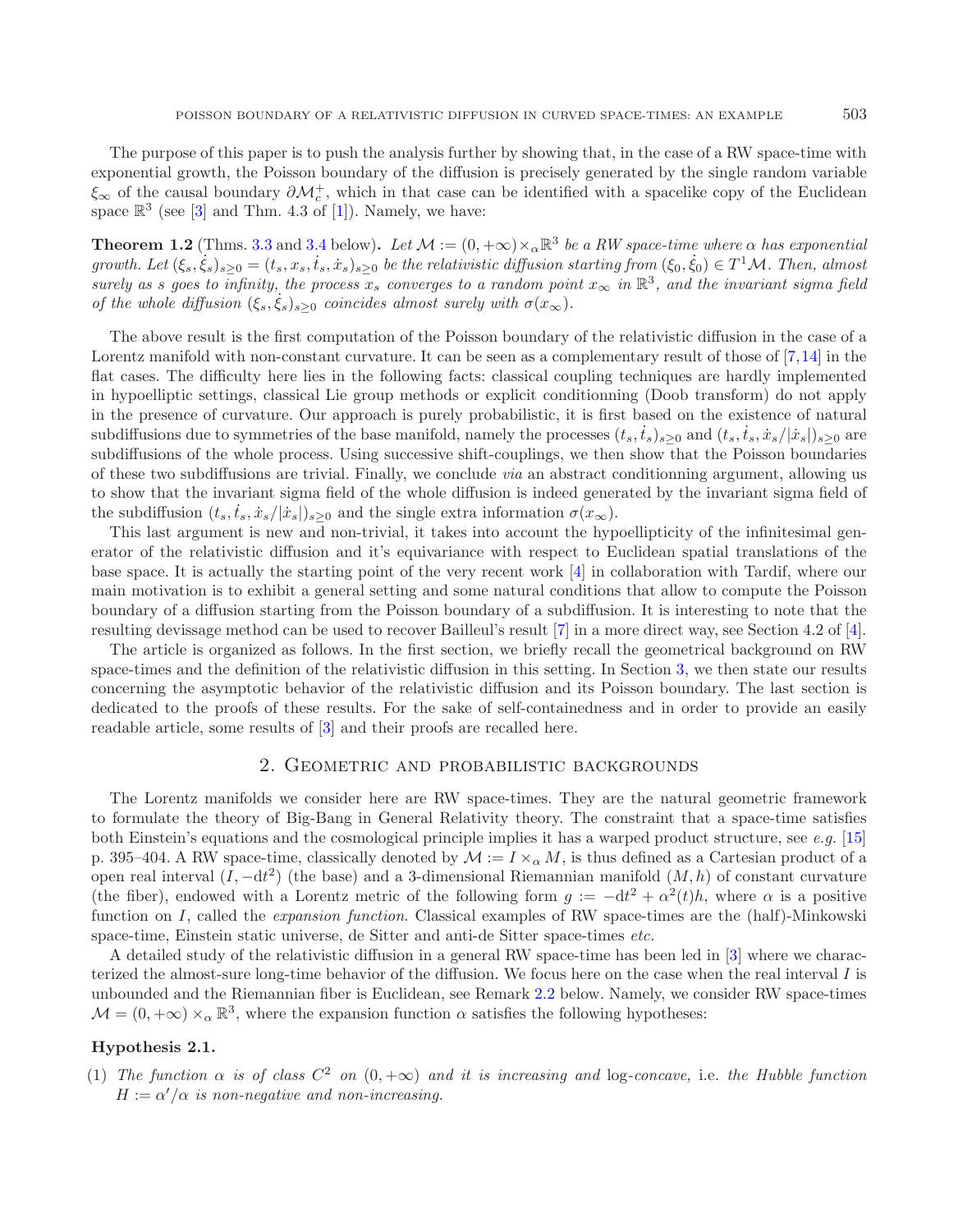<span id="page-2-0"></span>(2) *The function*  $\alpha$  *has exponential growth,* i.e. *the limit*  $H_{\infty} := \lim_{\epsilon \to 0^+} H(t)$  *is positive.* 

**Remark 2.2.** The hypothesis of log-concavity of the expansion function is classical, it appears natural from both physical  $[12]$  $[12]$  and mathematical points of view  $[2]$  $[2]$ . Note also that we are working in dimension  $3+1$  because physically relevent space-times have dimension 4, but our results apply verbatim in dimension  $d + 1$  if  $d \geq 3$ . Finally, as noticed in (Rem. 3.5 of [\[3\]](#page-12-5)), in a RW space-time  $\mathcal{M} := I \times_{\alpha} M$ , if the expansion is exponential (the inverse of  $\alpha$  is thus integrable at infinity), whatever the curvature of the Riemannian manifold M, the process  $\dot{x}_s/|\dot{x}_s|$  asymptotically describes a recurrent time-changed spherical Brownian motion in the limit unitary tangent space, *i.e.* it does not "see" the curvature M, that is why we concentrate here on the case  $M = \mathbb{R}^3$ .

**Remark 2.3.** A RW space-time  $\mathcal{M} = (0, +\infty) \times_{\alpha} \mathbb{R}^{3}$  is naturally endowed with a global chart  $\xi = (t, x)$ where  $x = (x^1, x^2, x^3)$  are the canonical coordinates in  $\mathbb{R}^3$ . At a point  $(t, x)$ , the scalar curvature is given by  $R = -6(\alpha''(t)/\alpha(t) + {\alpha'}^2(t)/\alpha^2(t))$ . In particular, although spatially flat, such a space-time is not globally flat in general. In the case of a "true" exponential expansion, *i.e.* when  $\alpha(t) = \exp(H \times t)$  for a positive constant H, the space-time  $\mathcal{M} = (0, +\infty) \times_{\alpha} \mathbb{R}^3$  is an Einstein manifold: its Ricci tensor is proportional to its metric.

On a general Lorentzian manifold M, the sample paths  $(\xi_s, \dot{\xi}_s)$  of the relativistic diffusion introduced in [\[10\]](#page-12-1) are time-like curves that are future-directed and parametrized by the arc length s so that the diffusion actually lives on the positive part of the unitary tangent bundle of the manifold, that we denote by  $T^1_+\mathcal{M}$ . The infinitesimal generator of the diffusion is the following hypoelliptic operator

<span id="page-2-2"></span><span id="page-2-1"></span>
$$
\mathcal{L} := \mathcal{L}_0 + \frac{\sigma^2}{2} \Delta_{\mathcal{V}},
$$

where  $\mathcal{L}_0$  generates the geodesic flow on  $T^1M$ ,  $\Delta_{\mathcal{V}}$  is the vertical Laplacian, and  $\sigma$  is a real parameter. Equivalently, if  $\xi^{\mu}$  is a local chart on M and if  $\Gamma^{\mu}_{\nu\rho}$  are the usual Christoffel symbols, the relativistic diffusion is the solution of the following system of stochastic differential equations, for  $0 \leq \mu \leq d = \dim(\mathcal{M})$ :

$$
\begin{cases} d\xi_s^{\mu} = \dot{\xi}_s^{\mu} ds, \\ d\xi_s^{\mu} = -\Gamma_{\nu\rho}^{\mu}(\xi_s) \, \xi_s^{\nu} \xi_s^{\rho} ds + d \times \frac{\sigma^2}{2} \, \xi_s^{\mu} ds + \sigma dM_s^{\mu}, \end{cases} \tag{2.1}
$$

where the brakets of the martingales  $M_s^{\mu}$  are given by

<span id="page-2-4"></span>
$$
\langle \mathrm{d}M_s^\mu,\ \mathrm{d}M_s^\nu \rangle = (\xi_s^\mu \xi_s^\nu + g^{\mu\nu}(\xi_s)) \mathrm{d} s.
$$

In the case of a RW space-time of the form  $\mathcal{M} = (0, +\infty) \times_{\alpha} \mathbb{R}^3$  endowed with its natural global chart, the metric is  $g_{\mu\nu} = \text{diag}(-1, \alpha^2(t), \alpha^2(t), \alpha^2(t))$ , and the only non vanishing Christoffel symbols are  $\Gamma_{ii}^0 = \alpha(t)\alpha'(t)$ , and  $\Gamma_{0i}^{i} = H(t)$  for  $i = 1, 2, 3$ . Thus, in the case of a spatially flat RW space-time, the system of stochastic differential equations [\(2.1\)](#page-2-1) that defines the relativistic diffusion simply reads:

$$
\begin{cases} \mathrm{d}t_s = \dot{t}_s \mathrm{d}s, & \mathrm{d}\dot{t}_s = -\alpha(t_s) \alpha'(t_s) |\dot{x}_s|^2 \mathrm{d}s + \frac{3\sigma^2}{2} \dot{t}_s \mathrm{d}s + \mathrm{d}M_s^{\dot{t}},\\ \mathrm{d}x_s^i = \dot{x}_s^i \mathrm{d}s, & \mathrm{d}\dot{x}_s^i = \left(-2H(t_s)\dot{t}_s + \frac{3\sigma^2}{2}\right) \dot{x}_s^i \mathrm{d}s + \mathrm{d}M_s^{\dot{x}^i}, \end{cases} \tag{2.2}
$$

where  $|\dot{x}_s|$  denote the usual Euclidean norm of  $\dot{x}_s$  in  $\mathbb{R}^3$  and the brackets satisfy

$$
\begin{cases} d\langle M^{\dot{t}}, M^{\dot{t}} \rangle_s = \sigma^2 \left( \dot{t}_s^2 - 1 \right) ds, \quad d\langle M^{\dot{t}}, M^{\dot{x}^i} \rangle_s = \sigma^2 \, \dot{t}_s \dot{x}_s^i ds, \\ d\langle M^{\dot{x}^i}, M^{\dot{x}^j} \rangle_s = \sigma^2 \left( \dot{x}_s^i \dot{x}_s^j + \frac{\delta_{ij}}{\alpha^2(t_s)} \right) ds. \end{cases}
$$

Moreover, the parameter s being the arc length, we have the pseudo-norm relation:

$$
\dot{t}_s^2 - 1 = \alpha^2(t_s) \times |\dot{x}_s|^2.
$$
\n(2.3)

<span id="page-2-3"></span>**Remark 2.4.** The sample paths being future-directed, from the above pseudo-norm relation, we have obviously  $\dot{t}_s \geq 1$ , in particular as long as it is well defined, the "time" process  $t_s$  is a strictly increasing and we have  $t_s > s$ .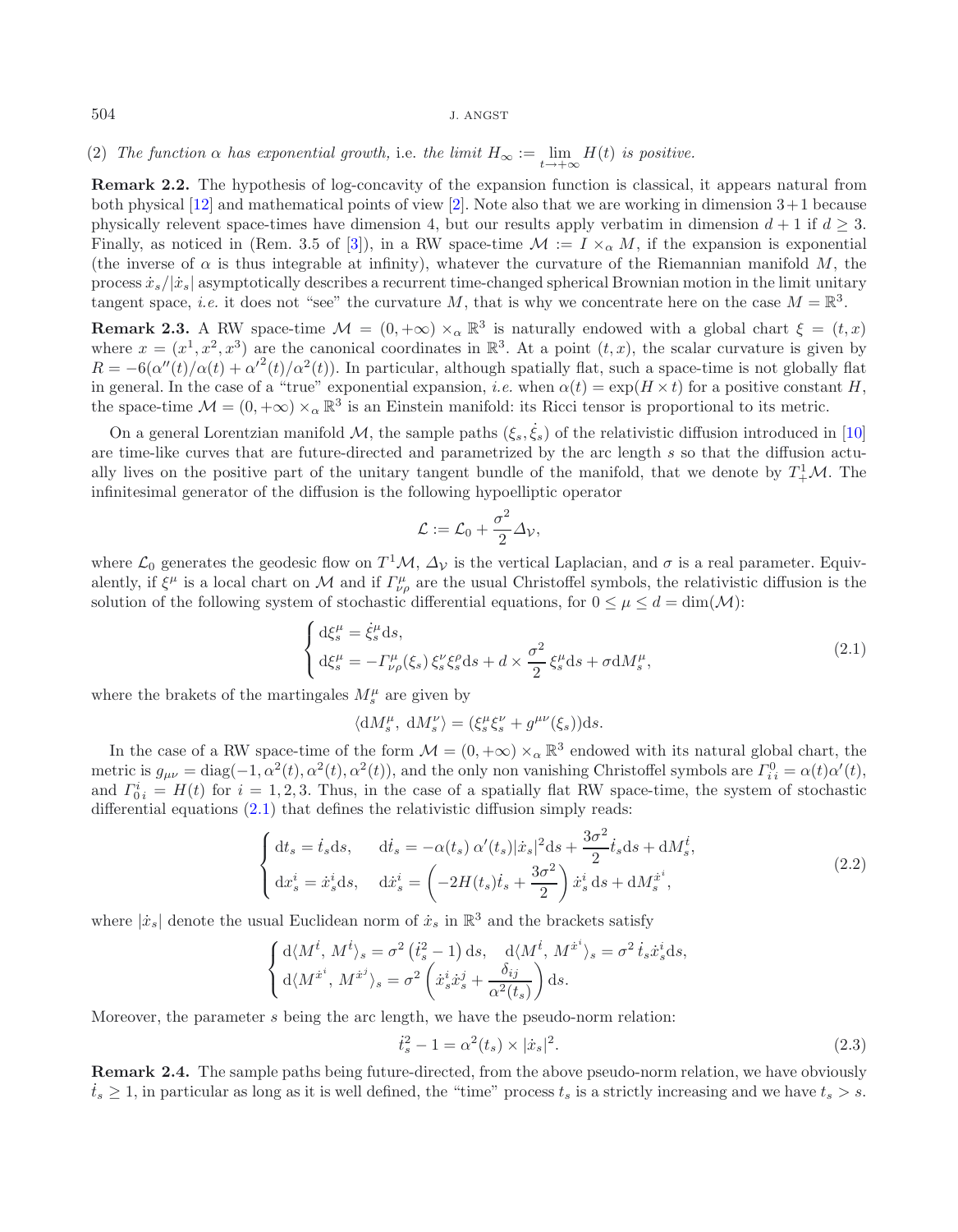<span id="page-3-1"></span>

FIGURE 1. Typical path of the relativistic diffusion in  $\mathcal{M} = (0, +\infty) \times_{\alpha} \mathbb{R}^3$ .

## 3. STATEMENT OF THE RESULTS

<span id="page-3-0"></span>We can now state our results concerning the asymptotic behavior of the relativistic diffusion and its Poisson boundary in a spatially flat and fast expanding RW space-time. For the sake of clarity, the proofs of these different results are postponed in Section [4.](#page-5-0) For the whole section, let us thus fix a spatially flat RW space-time  $\mathcal{M} = (0, +\infty) \times_{\alpha} \mathbb{R}^3$ , where  $\alpha$  satisfies the hypotheses stated in Section [2.](#page-1-0)

## **3.1. Existence, uniqueness, reduction of the dimension**

Naturally, the first thing to do is to ensure that the system of stochastic differential equations [\(2.2\)](#page-2-2) admits a solution, and possibly to exhibit lower dimensional subdiffusions that will facilitate its study. This is the object of the following proposition.

<span id="page-3-2"></span>**Proposition 3.1.** For any  $(\xi_0, \dot{\xi}_0) = (t_0, x_0, \dot{t}_0, \dot{x}_0) \in T^1_+\mathcal{M}$ , the system of stochastic differential equations [\(2.2\)](#page-2-2) *admits a unique strong solution*  $(\xi_s, \dot{\xi}_s) = (t_s, x_s, \dot{t}_s, \dot{x}_s)$  *starting from*  $(\xi_0, \dot{\xi}_0)$ *, which is well defined for all positive proper times* s*. Moreover, this solution admits the two following subdiffusions of dimension two and four respectively:*  $(t_s, \dot{t}_s)_{s \geq 0}$  *and*  $(t_s, \dot{t}_s, \dot{x}_s/|\dot{x}_s|)_{s \geq 0}$ *.* 

**Remark 3.2.** Given a point  $(\xi, \dot{\xi}) \in T^1_+ \mathcal{M}$ , we will denote by  $\mathbb{P}_{(\xi, \dot{\xi})}$  the law of the relativistic diffusion starting from  $(\xi, \dot{\xi})$  and by  $\mathbb{E}_{(\xi, \dot{\xi})}$  the associated expectation. Unless otherwise stated, the word "almost surely" will mean  $\mathbb{P}_{(\xi,\xi)}$ -almost surely. The two above subdiffusions will be called the *temporal* and *spherical* diffusions respectively.

## <span id="page-3-3"></span>**3.2. Asymptotics of the relativistic diffusion**

As conjectured in [\[10](#page-12-1)], we show that the relativistic diffusion asymptotically behaves like light rays, *i.e.* light-like geodesics. Indeed, from Remark [2.4,](#page-2-3) we know that the first projection  $t_s$  of the (non-Markovian) process  $\xi_s = (t_s, x_s) \in \mathcal{M}$  goes almost-surely to infinity with s. We shall prove that its spatial part  $x_s$  converges almost surely to a random point  $x_{\infty}$  in  $\mathbb{R}^{3}$ , so that the diffusion asymptotically follows a line  $D_{\infty}$  in M, see Figure [1](#page-3-1) below, which is the typical behavior of a light-like geodesic. Moreover, we shall see that the normalized derivative  $\dot{x}_s/|\dot{x}_s|$  is recurrent so that the curve  $(\xi_s)_{s>0}$  actually winds along the line  $D_\infty$  in a recurrent way.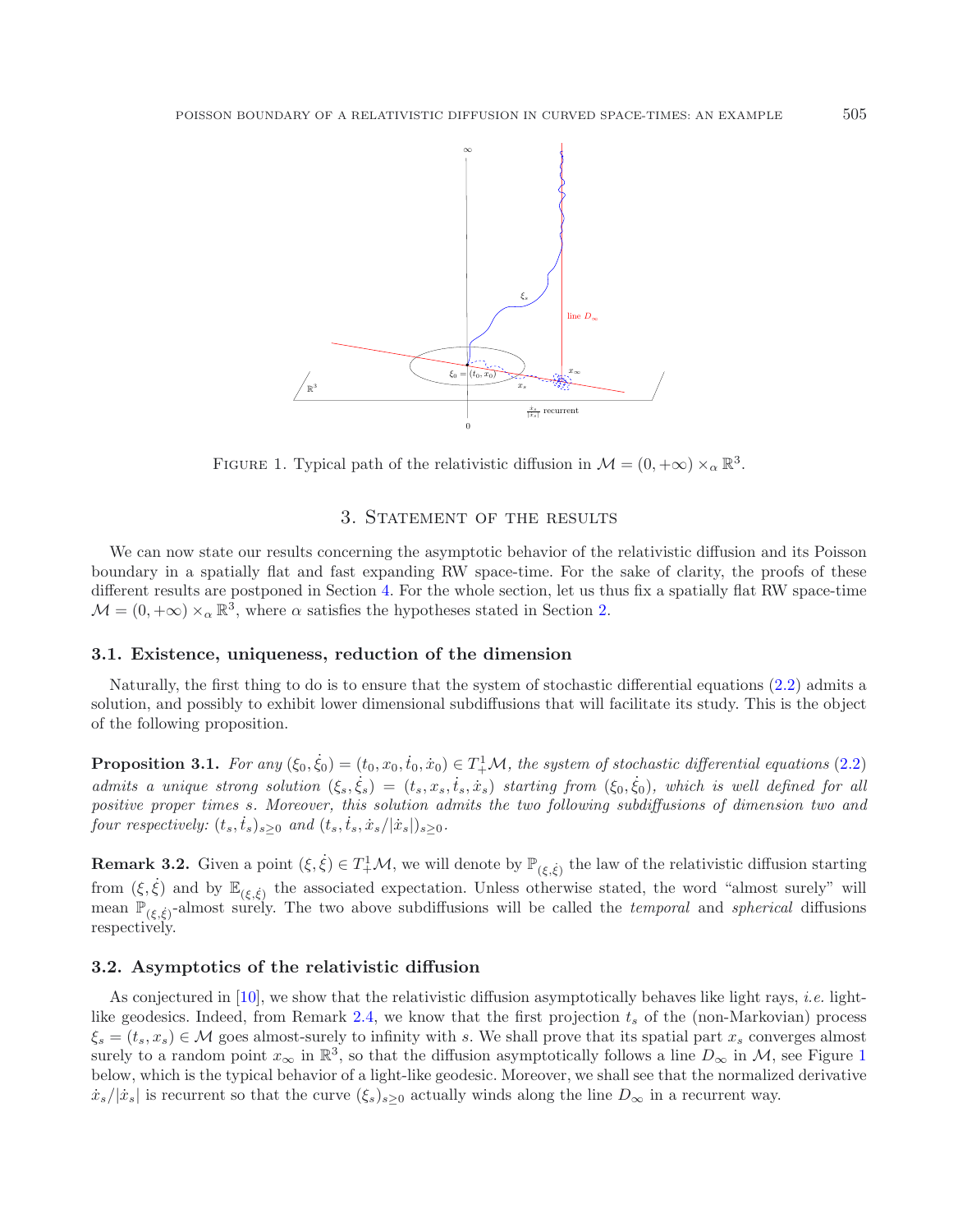To state precise results, let us introduce the following notations. Given two positive constants  $a$  and  $b$ , let  $\nu_{a,b}$  be the probability measure on  $(1, +\infty)$  admitting the following density with respect to Lebesgue measure:

$$
\nu_{a,b}(x) := C_{a,b} \times \sqrt{x^2 - 1} \times \exp\left(-\frac{2a}{b^2}x\right),\,
$$

where  $C_{a,b}$  is the normalizing constant. If  $f \in L^1(\nu_{a,b})$ , we will write  $\nu_{a,b}(f) := \int f(x)\nu_{a,b}(x)dx$ . The following theorem summarizes the almost sure asymptotics of the relativistic diffusion, its proofs is given in Section [4.2](#page-6-0) below.

<span id="page-4-0"></span>**Theorem 3.3.** Let  $(\xi_0, \dot{\xi}_0) \in T^1_+ \mathcal{M}$ , and let  $(\xi_s, \dot{\xi}_s) = (t_s, x_s, \dot{t}_s, \dot{x}_s)$  be the relativistic diffusion starting from  $(\xi_0, \dot{\xi}_0)$ . Then as *s* goes to infinity, we have the following almost sure asymptotics:

(1) the non-Markovian process  $\dot{t}_s$  is Harris-recurrent in  $(1, +\infty)$ . Moreover, if f is a monotone,  $\nu_{H_{\infty},\sigma}-$  inte*grable function, or if it is bounded and continuous:*

$$
\lim_{s \to +\infty} \frac{1}{s} \int_0^s f(\dot{t}_u) \mathrm{d}u \stackrel{a.s.}{=} \nu_{H_\infty,\sigma}(f).
$$

*In particular,*  $\lim_{s \to +\infty} t_s/s \stackrel{a.s.}{=} \nu_{H_\infty,\sigma}(\text{Id}) \in (0, +\infty)$ .

- (2) *the spatial projection*  $x_s$  *converges almost surely to a random point*  $x_\infty$  *in*  $\mathbb{R}^3$ *;*
- (3) the normalized spatial derivative  $\dot{x}_s/|\dot{x}_s|$  is a time-changed Brownian motion on the sphere  $\mathbb{S}^2 \subset \mathbb{R}^3$ , in *particular it is recurrent.*

As noticed in the introduction, the above asymptotic results can be rephrased concisely thanks to the notion of causal boundary introduced in [\[11](#page-12-6)]. In fact, in a fast expanding RW space-time  $\mathcal{M} = (0, +\infty) \times_{\alpha} \mathbb{R}^3$ , the causal boundary  $\partial \mathcal{M}_c^+$  identifies with a spacelike copy of  $\mathbb{R}^3$ : a causal curve  $\xi_u = (t_u, x_u)$  converges to a point  $\xi_{\infty} \in \partial \mathcal{M}_c^+$  iff  $t_u \to +\infty$  and  $x_u \to x_{\infty} \in \mathbb{R}^3$ , see [\[1](#page-12-7)].

# **3.3. Poisson boundary of the relativistic diffusion**

We now describe the Poisson boundary of the relativistic diffusion, that is we determine its invariant sigma field Inv( $(\xi_s, \xi_s)_{s\geq 0}$ ) or equivalently the set of bounded harmonic functions with respect to its infinitesimal generator L. Owing to Theorem [3.3,](#page-4-0) the processes  $\dot{t}_s$  and  $\dot{x}_s/|\dot{x}_s|$  being recurrent, it is tempting to assert that the only non trivial asymptotic variable associated to the relativistic diffusion is the random point  $x_{\infty} \in$  $\mathbb{R}^3$ . Nevertheless, the result is far from being trivial because some extra-information relating the temporal components and the spatial ones could be hidden. For example, in Minkowski space-time *i.e.* if  $\alpha \equiv 1$ , we have almost surely  $t_s \to +\infty$  and  $x_s/|x_s| \to \theta_\infty \in \mathbb{S}^2$ , but the Poisson boundary of the relativistic diffusion is not reduced to the sigma algebra  $\sigma(\theta_{\infty})$  because the difference  $t_s - \langle x_s, \theta_{\infty} \rangle$  converges almost-surely to a random variable that is not measurable with respect to  $\sigma(\theta_{\infty})$ .

Using shift-coupling techniques, we first prove in Section [4.3](#page-7-0) (Props. [4.8](#page-7-1) and [4.9\)](#page-9-0) that the invariant sigma fields of the temporal and spherical subdiffusions are indeed trivial. Then, taking into account the regularity of harmonic functions (hypoellipticity), and using the equivariance of infinitesimal generator under Euclidean translations, we construct an abstract conditionning (Prop. [4.10\)](#page-10-0) to end up with the following result:

<span id="page-4-1"></span>**Theorem 3.4.** *Let*  $M := (0, +\infty) \times_{\alpha} \mathbb{R}^3$  *be a RW space-time where*  $\alpha$  *has exponential growth. Let*  $(\xi_0, \dot{\xi}_0) \in$  $T^1_+\mathcal{M}$  and let  $(\xi_s, \dot{\xi_s})=(t_s, x_s, \dot{t}_s, \dot{x}_s)$  be the relativistic diffusion starting from  $(\xi_0, \dot{\xi}_0)$ . Then, the invariant  $sigma$  field  $Inv((\xi_s, \dot{\xi}_s)_{s\geq 0})$  of the whole diffusion coincides with the sigma field generated by the single variable  $x_\infty \in \mathbb{R}^3$  up to  $\mathbb{P}_{(\xi_0,\dot{\xi}_0)}$ -negligeable sets. Equivalently, if h is a bounded L-harmonic function on  $T^1_+\mathcal{M}$ , there *exists a bounded measurable function*  $\psi$  *on*  $\mathbb{R}^3$ *, such that* 

$$
h(\xi, \dot{\xi}) = \mathbb{E}_{(\xi, \dot{\xi})}[\psi(x_{\infty})], \ \ \forall (\xi, \dot{\xi}) \in T^1_+ \mathcal{M}.
$$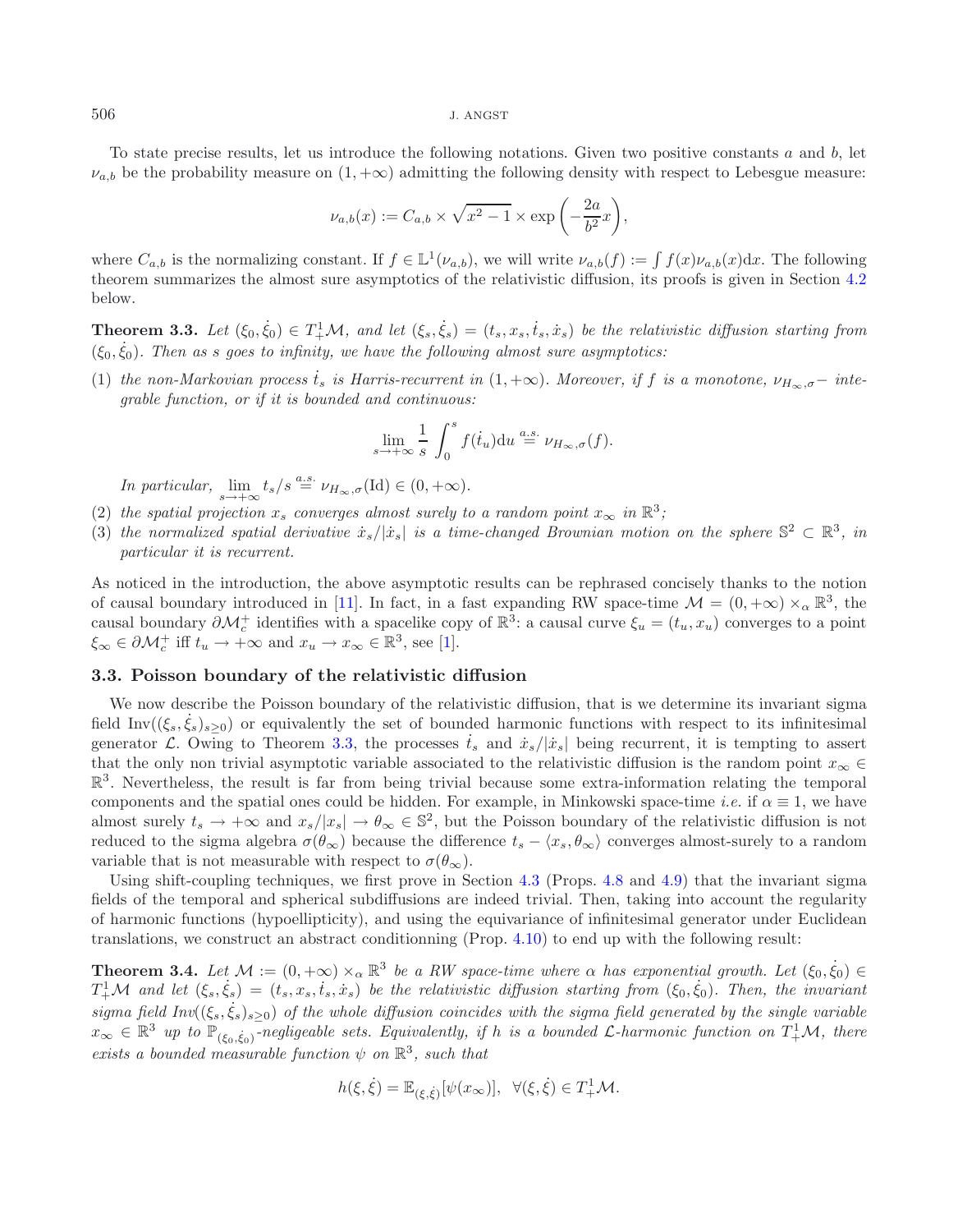In other words, all the asymptotic information on the relativistic diffusion is encoded in the point  $x_{\infty} \in \mathbb{R}^3$  or equivalently in the point  $\xi_{\infty} = (\infty, x_{\infty})$  of the causal boundary  $\partial \mathcal{M}_c^+$ . The above theorem is thus very similar to Theorem 1 of [\[7\]](#page-12-2) asserting that the invariant sigma field of the relativistic diffusion in Minkowski space-time is generated by a random point on its causal boundary, which in that case identifies with the product  $\mathbb{R}^+ \times \mathbb{S}^2$ . It is tempting to ask if such a link between the Poisson and causal boundary holds in a more general context. This question is the object of a work in progress of the author and Tardif [\[5\]](#page-12-12).

# 4. Proofs of the results

<span id="page-5-0"></span>This last section is dedicated to the proofs of the different results stated above. Namely, the Section [4.1](#page-5-1) below is devoted to the proof of Proposition [3.1,](#page-3-2) and in Sections [4.2](#page-6-0) and [4.3](#page-7-0) we give the proofs of Theorems [3.3](#page-4-0) and [3.4](#page-4-1) respectively.

#### <span id="page-5-1"></span>**4.1. Existence, uniqueness, reduction of the dimension**

We first give the proof of Proposition [3.1](#page-3-2) concerning the existence, the uniqueness and the lifetime of the relativistic diffusion. The coefficients in the system of stochastic differential equations [\(2.2\)](#page-2-2) being smooth, the first assertions follow from classical existence and uniqueness theorems, see for example (Thm. (2.3), p. 173 of [\[13](#page-12-13)]). Next, the fact that the temporal process  $(t_s, \dot{t}_s)$  is a subdiffusion of the whole relativistic diffusion is an immediate consequence of equation [\(2.2\)](#page-2-2) and the pseudo-norm relation [\(2.3\)](#page-2-4), which allows to express the norm of the spatial derivative  $\dot{x}_s$  in term of the temporal process. Finally, the analogous result concerning the spherical subdiffusion follows from a straightforward computation, namely setting  $\Theta_s = (\Theta_s^1, \Theta_s^2, \Theta_s^3)$  where  $\Theta_s^i := \dot{x}_s^i / |\dot{x}_s|$  to lighten the expressions, we have the following lemma:

<span id="page-5-2"></span>**Lemma 4.1.** *The temporal process*  $(t_s, \dot{t}_s)$  *and the spherical process*  $(t_s, \dot{t}_s, \Theta_s)$  *are solutions of the following system of stochastic differential equations:*

$$
dt_s = \dot{t}_s ds, \quad d\dot{t}_s = -H(t_s)(\dot{t}_s^2 - 1)ds + \frac{3\sigma^2}{2}\dot{t}_s ds + dM_s^{\dot{t}},\tag{4.1}
$$

<span id="page-5-4"></span>
$$
d\Theta_s^i = -\frac{\sigma^2}{t_s^2 - 1} \times \Theta_s^i ds + dM_s^{\Theta^i},\tag{4.2}
$$

*where the brakets of the martingales*  $M^{\dot{\tau}}$  *and*  $M^{\Theta^i}$  *are given by* 

$$
\begin{cases} d\langle M^{\dot{t}}, M^{\dot{t}}\rangle_s = \sigma^2 \left(\dot{t}_s^2 - 1\right) ds, & d\langle M^{\dot{t}}, M^{\Theta^i}\rangle_s = 0, \\ d\langle M^{\Theta^i}, M^{\Theta^j}\rangle_s = \frac{\sigma^2}{\dot{t}_s^2 - 1} \left(\delta_{ij} - \Theta_s^i \Theta_s^j\right) ds. \end{cases}
$$
(4.3)

**Remark 4.2.** From Remark [2.4,](#page-2-3) we know that  $\dot{t}_s \ge 1$  a.s. for all  $s \ge 0$ . In fact, the Hubble fuction  $H = \alpha'/\alpha$ being non-increasing, using standard comparison techniques, it is easy to see that  $\dot{t}_s > 1$  a.s for all  $s > 0$ , so that the term  $\dot{t}_s^2 - 1$  in the denominators above never vanishes.

<span id="page-5-3"></span>**Remark 4.3.** The process  $\Theta_s$  is a time-changed spherical Brownian motion. More precisely, introducing the clock

$$
C_s := \sigma^2 \int_0^s \frac{\mathrm{d}u}{\dot{t}_u^2 - 1} \mathrm{d}u,
$$

the time-changed process  $\widetilde{\Theta}$  such that  $\widetilde{\Theta}(C_s) := \Theta_s$  is a standard spherical Brownian motion on  $\mathbb{S}^2 \subset \mathbb{R}^3$  and it is independent of the temporal subdiffusion.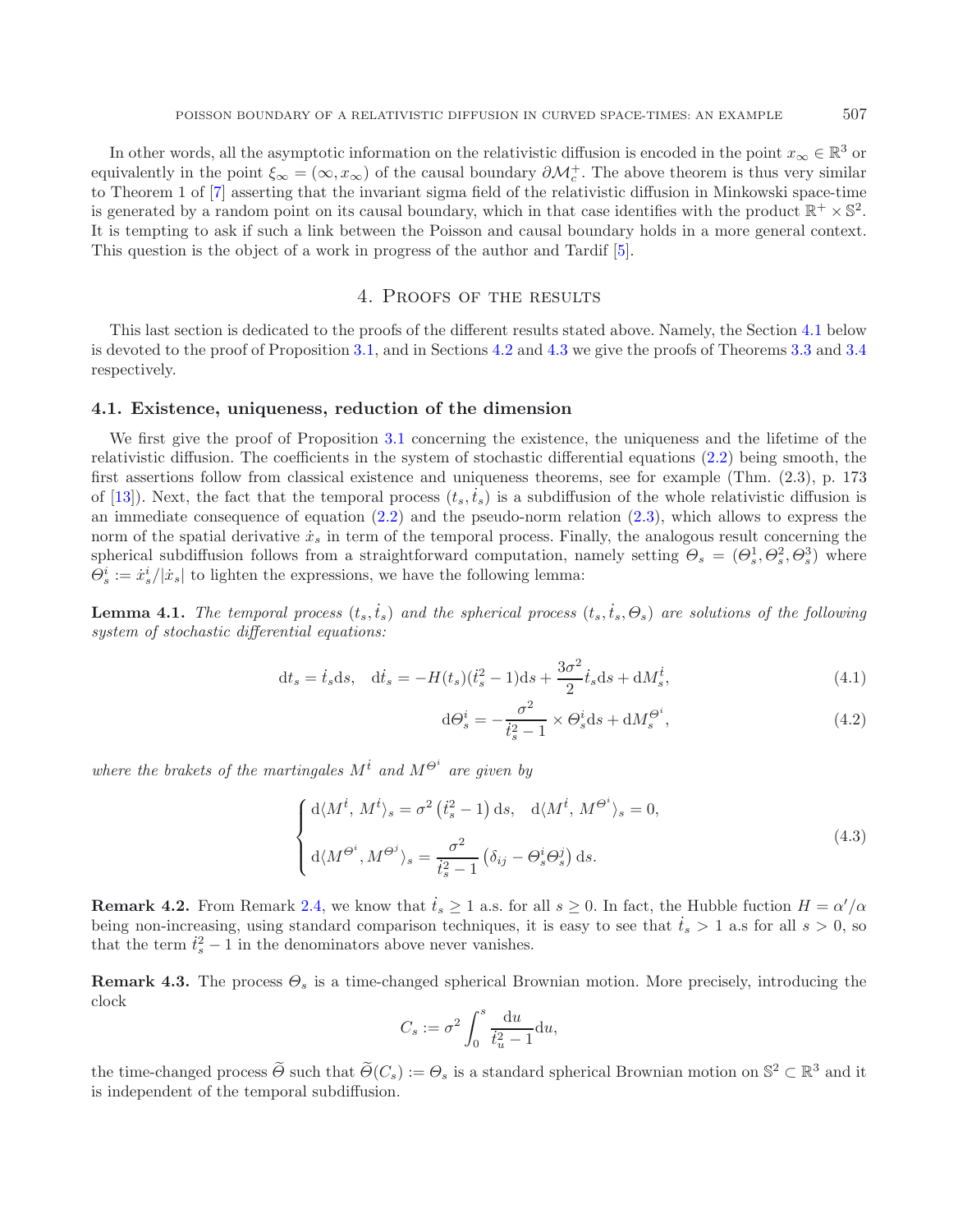## <span id="page-6-0"></span>**4.2. Asymptotic behavior of the diffusion**

We now prove the results stated in Theorem [3.3](#page-4-0) concerning the asymptotic behavior of the relativistic diffusion. We distinguish the cases of the temporal components of the diffusion (Prop. [4.4](#page-6-1) below) and its spatial components (Prop. [4.7\)](#page-7-2).

## *4.2.1. Asymptotic behavior of the temporal subdiffusion*

In this paragraph, the word "almost sure" refers to the law of the temporal subdiffusion solution of equation [\(4.1\)](#page-5-2). The first point of Theorem [3.3](#page-4-0) corresponds to the following proposition.

**Proposition 4.4.** Let  $(t_0, \dot{t}_0) \in (0, +\infty) \times [1, +\infty)$  and let  $(t_s, \dot{t}_s)$  be the solution of equation [\(4.1\)](#page-5-2) starting from  $(t_0, t_0)$ . Then, the process  $t_s$  is Harris-recurrent in  $(1, +\infty)$  and if f is a monotone,  $\nu_{H_\infty, \sigma}$  – integrable function, *or if it is bounded and continuous:*

<span id="page-6-1"></span>
$$
\lim_{s \to +\infty} \frac{1}{s} \int_0^s f(\dot{t}_u) \mathrm{d}u \stackrel{a.s.}{=} \nu_{H_\infty,\sigma}(f).
$$

*In particular*

$$
\lim_{s \to +\infty} \frac{t_s}{s} = \lim_{s \to +\infty} \frac{1}{s} \int_0^s \dot{t}_u \mathrm{d}u \stackrel{a.s.}{=} \nu_{H_\infty,\sigma}(Id).
$$

<span id="page-6-3"></span>The proof of the proposition, which is given below, is based on standard comparison techniques and on the two following elementary lemmas. Recall that the Hubble function  $H$  is supposed to be non-increasing.

**Lemma 4.5.** *Given a constant*  $H_0 > 0$ ,  $\dot{t}_0 \in [1, +\infty)$  *and a real standard Brownian motion* B, the following *stochastic differential equation*

$$
\mathrm{d}\dot{t}_s = -H_0 \times \left(\dot{t}_s^2 - 1\right) \mathrm{d}s + \frac{3\sigma^2}{2} \dot{t}_s \mathrm{d}s + \sigma \sqrt{\dot{t}_s^2 - 1} \mathrm{d}B_s
$$

 $has~a~unique~strong~solution~starting~from~\dot{t}_0,~well~defined~for~all~times~s\geq 0.~Moreover,~\dot{t}_s~admits~the~probability$ *measure*  $ν_{H_0, σ}$  *introduced in Section* [3.2](#page-3-3) *as an invariant measure. In particular, it is ergodic.* 

<span id="page-6-2"></span>**Lemma 4.6.** *Let*  $(t_0, \dot{t}_0) \in (0, +\infty) \times [1, +\infty)$  and let  $(t_s, \dot{t}_s)$  be the solution of equation [\(4.1\)](#page-5-2) starting from  $(t_0, t_0)$ , where the martingale  $M^t$  is represented by a real standard Brownian motion B, i.e.  $dM_s^t = \sigma(t_s^2 - t_s^2)$  $1)^{1/2}$ d $B_s$ *. Let*  $u_s$  and  $v_s$  be the unique strong solutions, well defined for all  $s \ge 0$ , and starting from  $u_0 = v_0 = \dot{t}_0$ , *of the equations:*  $\sim$   $\alpha$ 

$$
du_s = -H(t_0) (u_s^2 - 1) ds + \frac{3\sigma^2}{2} u_s ds + \sigma \sqrt{u_s^2 - 1} dB_s,
$$
  

$$
dv_s = -H_\infty (v_s^2 - 1) ds + \frac{3\sigma^2}{2} v_s ds + \sigma \sqrt{v_s^2 - 1} dB_s.
$$

*Then, almost surely, for all*  $0 \le s < +\infty$ *, one has*  $u_s \le t_s \le v_s$ *.* 

*Proof of Proposition* [4.4.](#page-6-1) There exists a standard Brownian motion B such that the temporal process  $(t_s, \dot{t}_s)$  is the solution of the stochastic differential equations

$$
\mathrm{d}t_s = \dot{t}_s \mathrm{d}s, \quad \mathrm{d}\dot{t}_s = -H(t_s) \times (\dot{t}_s^2 - 1) \mathrm{d}s + \frac{3\sigma^2}{2} \dot{t}_s \mathrm{d}s + \sigma \sqrt{\dot{t}_s^2 - 1} \mathrm{d}B_s.
$$

Let  $z_s$  be the unique strong solution, starting from  $z_0 = \dot{t}_0$ , of the stochastic differential equation

$$
dz_s = -H_{\infty} \times (|z_s|^2 - 1) ds + \frac{3\sigma^2}{2} z_s ds + \sigma \sqrt{|z_s|^2 - 1} dB_s.
$$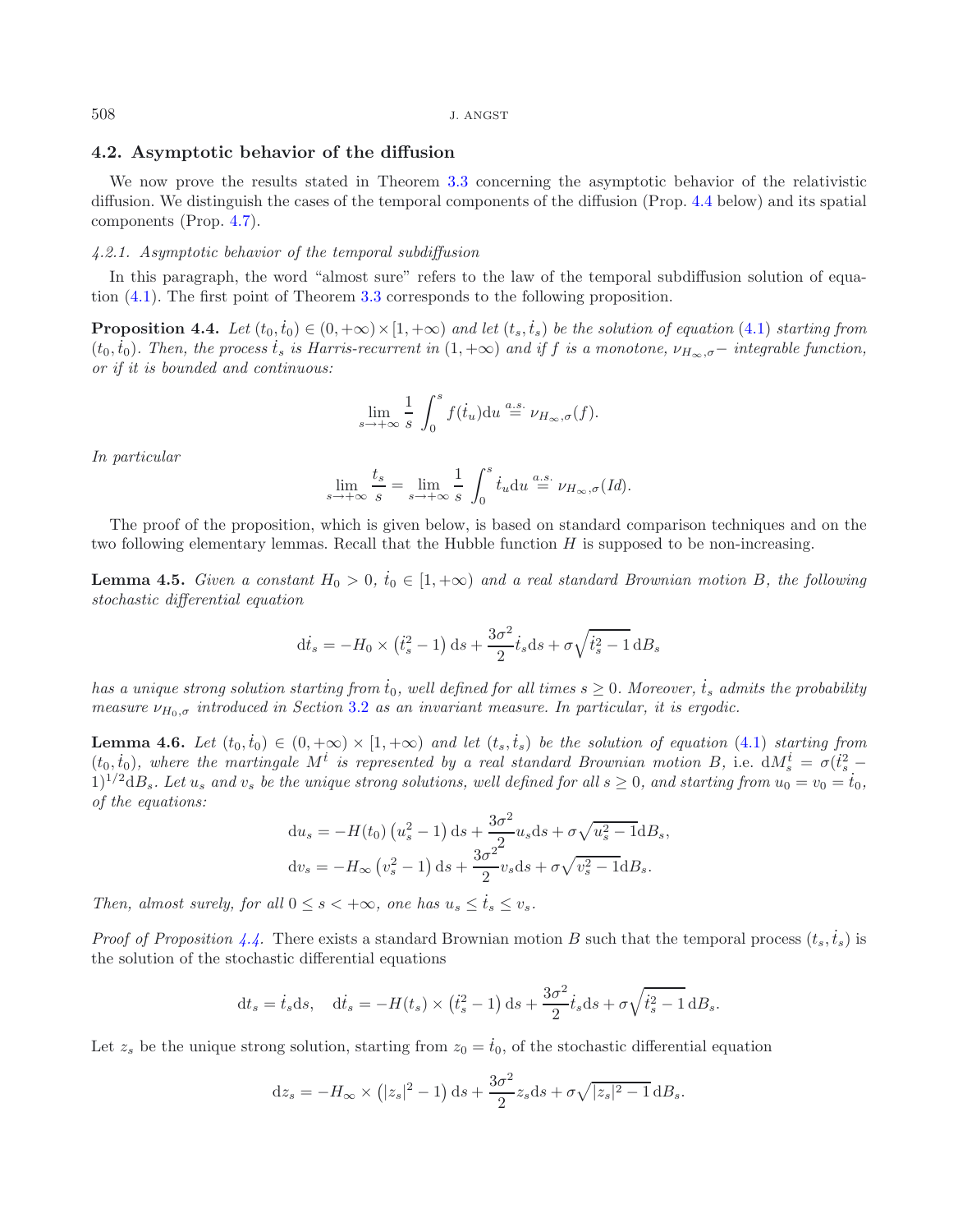For  $n \in \mathbb{N}$ , let  $z_s^n$  be the process that coincides with  $\dot{t}_s$  on  $[0, n]$  and is the solution on  $[n, +\infty)$  of the stochastic differential equation

$$
dz_s^n = -H(t_0 + n) \times (|z_s^n|^2 - 1) ds + \frac{3\sigma^2}{2} z_s^n ds + \sigma \sqrt{|z_s^n|^2 - 1} dB_s.
$$

By Lemma [4.6,](#page-6-2) for all  $n \geq 0$  and  $s \geq 0$ , one has  $z_s^n \leq \dot{t}_s \leq z_s$ . By Lemma [4.5,](#page-6-3) both processes  $z_s^0$  and  $z_s$  are ergodic in  $(1, +\infty)$ , in particular, they are Harris recurrent and so is  $t_s$ . Now consider an increasing and  $\nu_{H_\infty, \sigma}$ integrable function f, and fix an  $\varepsilon > 0$ . For all  $n \in \mathbb{N}$ , the function f is also integrable against the measure  $\nu_{H(t_0+n),\sigma}$  and by dominated convergence theorem,  $\nu_{H(t_0+n),\sigma}(f)$  converges to  $\nu_{H_\infty,\sigma}(f)$  when n goes to infinity. Choose *n* large enough so that we have  $|\nu_{H(t_0+n),\sigma}(f) - \nu_{H_\infty,\sigma}(f)| \leq \varepsilon$ . As  $z_s^n \leq t_s \leq z_s$  for  $s \geq 0$ , one has almost surely:

<span id="page-7-2"></span>
$$
\int_0^s f(z_u^n) \mathrm{d}u \le \int_0^s f(\dot{t}_u) \mathrm{d}u \le \int_0^s f(z_u) \mathrm{d}u.
$$

The integer  $n$  being fixed, by the ergodic theorem, we have that almost surely:

$$
\nu_{H_{\infty},\sigma}(f)-\varepsilon \leq \nu_{H(t_0+n),\sigma}(f) \leq \liminf_{s\to+\infty}\frac{1}{s}\int_0^s f(\dot{t}_u)du \leq \limsup_{s\to+\infty}\frac{1}{s}\int_0^s f(\dot{t}_u)du \leq \nu_{H_{\infty},\sigma}(f).
$$

Letting  $\varepsilon$  goes to zero, we get the desired result. As any smooth function can be written as the difference of two monotone functions, the above convergence extends to functions in the set  $C_b^1 = \{f, f' \text{ is bounded on } (1, +\infty)\}\$ and then by regularization, to the set of bounded continuous functions on  $(1, +\infty)$ .

## *4.2.2. Asymptotic behavior of the spatial components*

The second and third points of Theorem [3.3](#page-4-0) are the object of the next proposition:

**Proposition 4.7.** Let  $(\xi_s, \dot{\xi}_s) = (t_s, x_s, \dot{t}_s, \dot{x}_s)$  be the relativistic diffusion starting from  $(\xi_0, \dot{\xi}_0) \in T^1_+\mathcal{M}$ . Then, as *s* goes to infinity, the spatial projection  $x_s$  converges almost surely to a random point  $x_\infty \in \mathbb{R}^3$ , and the *process*  $\Theta_s = \dot{x}_s / |\dot{x}_s|$  *is recurrent in*  $\mathbb{S}^2 \subset \mathbb{R}^3$ *.* 

*Proof.* From equation [\(2.3\)](#page-2-4), we have  $|\dot{x}_s| = \sqrt{\dot{t}_s^2 - 1}/\alpha(t_s)$  for all  $s \ge 0$ . Therefore

$$
|x_s - x_0| \le \int_0^s |\dot{x}_u| du = \int_0^s \frac{\sqrt{\dot{t}_u^2 - 1}}{\alpha(t_u)} du \le \int_0^s \frac{\dot{t}_u}{\alpha(t_u)} du = \int_{t_0}^{t_s} \frac{du}{\alpha(u)}.
$$

The process  $t_s$  goes almost surely to infinity with s. The expansion function  $\alpha$  having exponential growth, the last integral is a.s. convergent, so that the total variation of  $x_s$  and the process itself are also convergent, whence the first point in the proposition. According to Remark [4.3,](#page-5-3)  $\dot{x}_s/|\dot{x}_s| = \Theta_s = \Theta_{C_s}$  is a time-changed spherical Brownian motion. By Proposition [4.4,](#page-6-1) we have  $\lim_{s\to+\infty} C_s/s \in (0, +\infty)$ , in particular the clock  $C_s$  goes almost surely to infinity with s and the process  $\Theta_s$  is recurrent in  $\mathbb{S}^2$ . surely to infinity with s and the process  $\Theta_s$  is recurrent in  $\mathbb{S}^2$ .

### <span id="page-7-1"></span><span id="page-7-0"></span>**4.3. Poisson boundary of the relativistic diffusion**

The proof of Theorem [3.4](#page-4-1) is divided into three parts. We first prove a Liouville theorem for the temporal subdiffusion (Prop. [4.8\)](#page-7-1), then we prove an analogous result for the spherical subdiffusion (Prop. [4.9\)](#page-9-0). Finally, we deduce the Poisson boundary of the global relativistic diffusion (Prop. [4.10\)](#page-10-0).

## *4.3.1. A Liouville theorem for the temporal subdiffusion*

The infinitesimal generator of the temporal subdiffusion  $(t_s, \dot{t}_s)$ , acting on smooth functions from  $(0, +\infty) \times$  $[1, +\infty)$  to R, is given by

$$
\mathcal{L}_H := \dot{t}\partial_t - H(t)(\dot{t}^2 - 1)\partial_{\dot{t}} + \frac{\sigma^2}{2}(\dot{t}^2 - 1)\partial_{\dot{t}}^2.
$$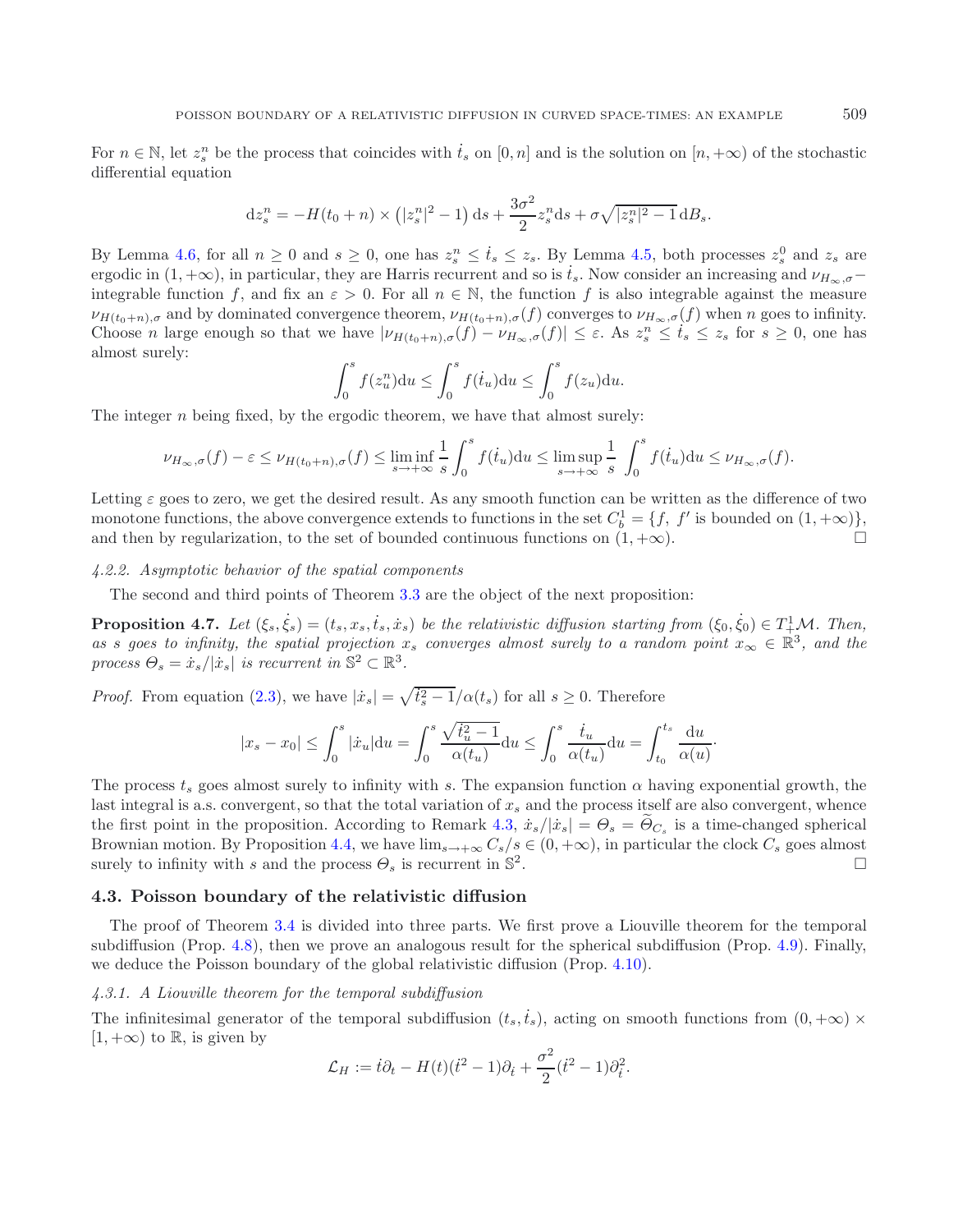#### **Proposition 4.8.** All bounded  $\mathcal{L}_H$ -harmonic functions are constant.

*Proof.* The proof of Proposition [4.8](#page-7-1) is based on the following fact: there is an automatic shift coupling between two independent solutions of the system  $(4.1)$ . Let  $B<sup>1</sup>$  and  $B<sup>2</sup>$  be two independent standard Brownian motions defined on two measured spaces  $(\Omega_1, \mathcal{F}_1)$  and  $(\Omega_2, \mathcal{F}_2)$  as well as the processes  $(t_s^1, \dot{t}_s^1)$  and  $(t_s^2, \dot{t}_s^2)$ , starting from  $(t_0^1, \dot{t}_0^1) \neq (t_0^2, \dot{t}_0^2)$  (deterministic) and solution of the following systems, for  $i = 1, 2$ :

<span id="page-8-0"></span>
$$
dt_s^i = \dot{t}_s^i ds, \ \ dt_s^i = \left[ -H(t_s^i) \left( |\dot{t}_s^i|^2 - 1 \right) + \frac{3\sigma^2}{2} \dot{t}_s^i \right] ds + \sigma \sqrt{|\dot{t}_s^i|^2 - 1} dB_s^i.
$$

Define  $\tau_0 := \max(t_0^1, t_0^2)$ . We denote by  $\mathbb{P}_i$  the law of  $(t_s^i, t_s^i)$  and by  $\mathbb{P} := \mathbb{P}_1 \otimes \mathbb{P}_2$  the law of the couple. From Remark [2.4,](#page-2-3) the processes  $t_s^i$  are strictly increasing. Denote by  $(t^i)^{-1}_s$  their inverse, and define  $u_s^i := \dot{t}^i[(t^i)^{-1}_s]$ . Without loss of generality, one can suppose that  $1 < u_{\tau_0}^1 < u_{\tau_0}^2$ . By Itô's formula, for  $s \ge \tau_0$ , one has

<span id="page-8-1"></span>
$$
\frac{1}{2}\log\left(\frac{|u_s^1|^2 - 1}{|u_s^2|^2 - 1}\right) = \frac{1}{2}\log\left(\frac{|u_{\tau_0}^1|^2 - 1}{|u_{\tau_0}^2|^2 - 1}\right) + Q_s + R_s + M_s,\tag{4.4}
$$

where

$$
Q_s := \sigma^2 \left[ (t^1)^{-1}_s - (t^2)^{-1}_s \right] - \sigma^2 \left[ (t^1)^{-1}_{\tau_0} - (t^2)^{-1}_{\tau_0} \right],
$$
  

$$
R_s := \frac{\sigma^2}{2} \left( \int_{\tau_0}^s \frac{u_r^2 \left( |u_r^2|^2 - 1 \right) - u_r^1 \left( |u_r^1|^2 - 1 \right)}{u_r^1 \left( |u_r^1|^2 - 1 \right) \times u_r^2 \left( |u_r^2|^2 - 1 \right)} dr \right),
$$

and where  $M_s$  is a martingale whose bracket is given by:

$$
\langle M \rangle_s = \sum_{i=1}^2 \int_{(t^i)\tau_0^{-1}}^{(t^i)\zeta^{-1}} \frac{|\dot{t}_u^i|^2}{|\dot{t}_u^i|^2 - 1} \, \mathrm{d}u \ge (t^1)\zeta^{-1} - (t^1)\zeta^{-1}.
$$
\n
$$
(4.5)
$$

Let us show that the coupling time  $\tau_c := \inf\{s > \tau_0, u_s^1 = u_s^2\}$  is finite P-almost surely. Consider the set  $A := \{ \omega \in \Omega_1 \times \Omega_2, \ \tau_c(\omega) = +\infty \}.$  By definition, if  $\omega \in A$  one has  $u_s^1(\omega) < u_s^2(\omega)$  for  $s > \tau_0$ . We deduce that  $R_s(\omega), Q_s(\omega) > 0$  for all  $s > \tau_0$ . Indeed, for  $s > \tau_0$ , one has:

$$
\int_{\tau_0}^s \frac{dr}{u_r^1} > \int_{\tau_0}^s \frac{dr}{u_r^2}, \text{ and } \int_{\tau_0}^s \frac{dr}{u_r^i} = \int_{\tau_0}^s \frac{dv}{\dot{t}^i[(t^1)^{-1}_v]} = (t^i)^{-1}_s - (t^i)^{-1}_{\tau_0}.
$$

<span id="page-8-2"></span>On the set A, by equation [\(4.4\)](#page-8-0), the martingale  $M_s$  thus admits the upper bound:

$$
M_s + \frac{1}{2}\log\left(\frac{|u_{\tau_0}^1|^2 - 1}{|u_{\tau_0}^2|^2 - 1}\right) \le \frac{1}{2}\log\left(\frac{|u_s^1|^2 - 1}{|u_s^2|^2 - 1}\right) \le 0.
$$

But by equation [\(4.5\)](#page-8-1), as  $(t^1)^{-1}$  goes to infinity with s, we have also  $\langle M \rangle_{\infty} = +\infty$  P-almost surely. Therefore  $\mathbb{P}(A) = 0$  and  $\tau_c < +\infty$  P-almost surely. In other words, P-a.s. the two sets  $(t^1, t^1)_{\mathbb{R}^+}$  and  $(t^2, t^2)_{\mathbb{R}^+}$  intersect, where  $(t^i, \dot{t}^i)_{\mathbb{R}^+}$  denotes the set of points of the curves  $(t^i_s, \dot{t}^i_s)_{s \geq 0}$ ,  $i = 1, 2$ . Let us define the random times

$$
T_1 := \inf\{s > 0, (t_s^1, t_s^1) \in (t^2, t^2)_{\mathbb{R}^+}\}, \quad T_2 := \inf\{s > 0, (t_s^2, t_s^2) \in (t^1, t^1)_{\mathbb{R}^+}\}.
$$

These variables are not stopping times for the filtration  $\sigma((t_s^i, \dot{t}_s^i), i = 1, 2, s \le u)_{u \ge 0}$ , nevertheless they are finite P-almost surely. As a consequence, we deduce that both sets  $A_1 := \{ \omega_1 \in \Omega_1, T_2 < +\infty \ \mathbb{P}_2 - \text{a.s.} \}$  and  $A_2 := \{\omega_2 \in \Omega_2, T_1 < +\infty \ \mathbb{P}_1-\text{a.s.}\}\$ verify  $\mathbb{P}_1(A_1) = \mathbb{P}_2(A_2) = 1$ . Moreover, as the processes  $t_s^i$  are strictly increasing, one has

$$
(t_{T_1}^1, \dot{t}_{T_1}^1) = (t_{T_2}^2, \dot{t}_{T_2}^2) \quad \mathbb{P}\text{-almost surely.}
$$
 (4.6)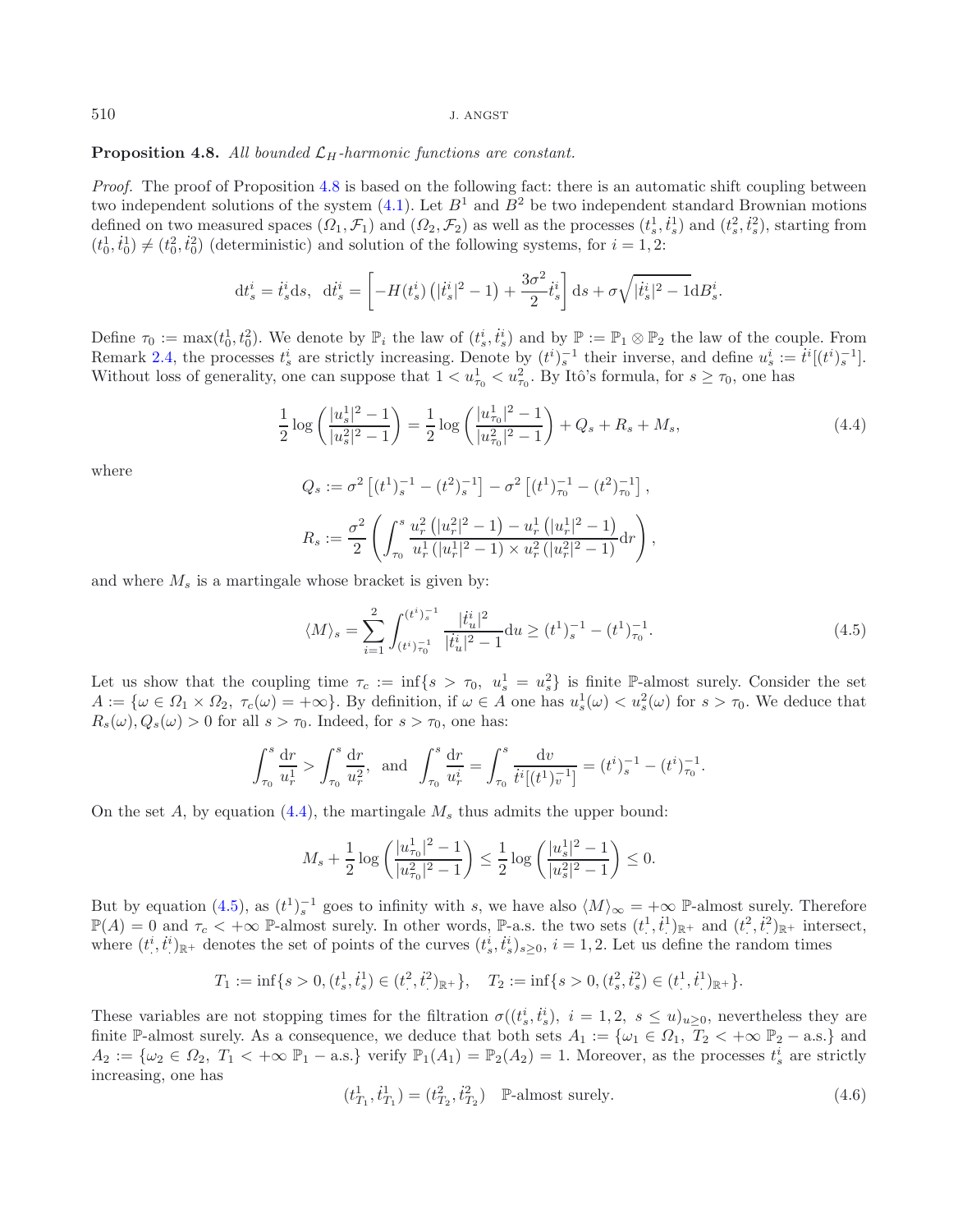Indeed, by definition of  $T_1$  and  $T_2$ , there exists  $u, v \in \mathbb{R}^+$  (random) such that  $(t_{T_1}^1, t_{T_1}^1) = (t_u^2, t_u^2)$  and  $(t_{T_2}^2, t_{T_2}^2) =$  $(t_v^1, t_v^1)$ . If  $t_{T_1}^1 = t_u^2 < t_{T_2}^2$ , as  $t_s^2$  is strictly increasing, we would have  $u < T_2$  and  $(t_u^2, t_u^2) \in (t^1, t^1)_{\mathbb{R}^+}$  which would contradict the definition of  $T_2$  as an infimum. Therefore, we have  $t_{T_1}^1 \geq t_{T_2}^2$  and  $t_{T_1}^1 = t_{T_2}^2$  by symmetry. Finally, using the monotonicity of  $t_s^i$  again, we conclude that  $u = T_2$  and  $v = T_1$ , hence the coupling [\(4.6\)](#page-8-2). Now let h be a bounded  $\mathcal{L}_H$ -harmonic function. Fix  $\omega_2 \in \Omega_2$ . The map  $\omega_1 \in \Omega_1 \mapsto T_1(\omega_1, \omega_2)$  is a stopping time for the filtration  $\sigma((t_s^1, \dot{t}_s^1), s \le t)_{t \ge 0}$ , and it is finite  $\mathbb{P}_1$ -almost surely. By the optional stopping theorem, one has

$$
h(t_0^1, \dot{t}_0^1) = \mathbb{E}_1 \left[ h(t_{T_1}^1, \dot{t}_{T_1}^1) \right] = \int h(t_{T_1}^1, \dot{t}_{T_1}^1) d\mathbb{P}_1,
$$

and integrating against  $\mathbb{P}_2$ , we get:

$$
h(t_0^1, \dot{t}_0^1) = \int h(t_{T_1}^1, \dot{t}_{T_1}^1) d\mathbb{P}_1 \otimes d\mathbb{P}_2 = \int h(t_{T_1}^1, \dot{t}_{T_1}^1) d\mathbb{P}.
$$

In the same way, we have

$$
h(t_0^2, \dot{t}_0^2) = \int h(t_{T_2}^2, \dot{t}_{T_2}^2) d\mathbb{P}_1 \otimes d\mathbb{P}_2 = \int h(t_{T_2}^2, \dot{t}_{T_2}^2) d\mathbb{P}.
$$

By [\(4.6\)](#page-8-2), we conclude that  $h(t_0^1, \dot{t}_0^1) = h(t_0^2, \dot{t}_0^2)$ , *i.e.* the function h is constant.

*4.3.2. A Liouville's theorem for the spherical subdiffusion*

We now extend the above Liouville theorem to the spherical subdiffusion by using a second coupling argument, namely a mirror coupling argument on the sphere. To simplify the expressions in the sequel, we will denote by  $(e_s)_{s\geq 0} := (t_s, t_s, \Theta_s)_{s\geq 0}$  the spherical subdiffusion with values in the space  $E := (0, +\infty) \times [1, +\infty) \times \mathbb{S}^2$  and by  $\mathcal{L}_E$  its the infinitesimal generator acting on smooth functions from E to R.

<span id="page-9-0"></span>**Proposition 4.9.** All bounded  $\mathcal{L}_E$ -harmonic functions are constant.

*Proof.* Fix  $e_0^1 = (t_0^1, t_0^1, \Theta_0^1) \neq e_0^2 = (t_0^2, t_0^2, \Theta_0^2)$  in E. As in the proof of Proposition [4.8,](#page-7-1) consider two independent solutions  $(t_s^1, t_s^1)$  and  $(t_s^2, t_s^2)$  of equation  $(4.1)$ , starting from  $(t_0^1, t_0^1)$  and  $(t_0^2, t_0^2)$  respectively, which coincide after the shift-coupling times  $T_1$  and  $T_2$ :  $(t_{T_1+s}^1, t_{T_1+s}^1) = (t_{T_2+s}^2, t_{T_2+s}^2)$ , for  $s \geq 0$ . Let us consider two independent spherical Brownian motions  $\tilde{\Theta}^i$  on  $\mathbb{S}^2$ ,  $i = 1, 2$ , which are independent of the two above temporal diffusions and define for  $s \geq 0$  and  $i = 1, 2$ :

$$
C_s^i:=\int_0^s \frac{{\rm d} u}{| \dot{t}_u^i|^2-1},\quad \Theta_s^i:=\tilde{\Theta}^i\left(C_s^i\right).
$$

By Remark [4.3,](#page-5-3) the two diffusions  $e_s^i := (t_s^i, \dot{t}_s^i, \Theta_s^i), i = 1, 2$  are solutions of the stochastic differential equa-tions [\(4.1\)](#page-5-2)–[\(4.3\)](#page-5-4), let us denote by  $\mathbb{P}_i$  their law, define  $\mathbb{P} := \mathbb{P}_1 \otimes \mathbb{P}_2$  and denote by  $\mathbb{E}$  the associated expectation. Define a new process  $(\Theta'^2)_{s\geq0}$ , such that  $\Theta'^2$  coincides with  $\Theta^2$  on the time interval  $[0,T_2]$  and such that the future trajectory  $(\Theta_s^2)_{s\geq T_2}$  is the reflection of  $(\Theta_s^1)_{s\geq T_1}$  with respect to the median plan between the points  $\Theta_{T^1}^1$ and  $\Theta_{T^2}^2$  $\Theta_{T^2}^2$  $\Theta_{T^2}^2$ , see Figure 2 below.

The new process  $e_s^2 := (t_s^2, t_s^2, \Theta_s^2)$  is again a solution of equations  $(4.1)$ – $(4.3)$ . Moreover, the first time  $T^*$ when the process  $(\Theta_s^1)_{s\geq T_1}$  intersects the median big circle between  $\Theta_{T_1}^1$  and  $\Theta_{T_2}^2$  is finite P-almost surely, and one has naturally  $e'^{2}_{T_2+T^*} = e^1_{T_1+T^*}$  P-almost surely. Now consider h a bounded  $\mathcal{L}_E$ -harmonic function, thanks to the above coupling and the optionnal stopping theorem, as in the proof of Proposition [4.8,](#page-7-1) we have P-almost surely  $h(e_0^2) = h(e_0^1)$  because

$$
\mathbb{E}\left[h(e'^{2}_{T_2+T^*})\right] = \mathbb{E}\left[h(e^{1}_{T_1+T^*})\right].
$$

Therefore, the function h is constant, hence the result.  $\Box$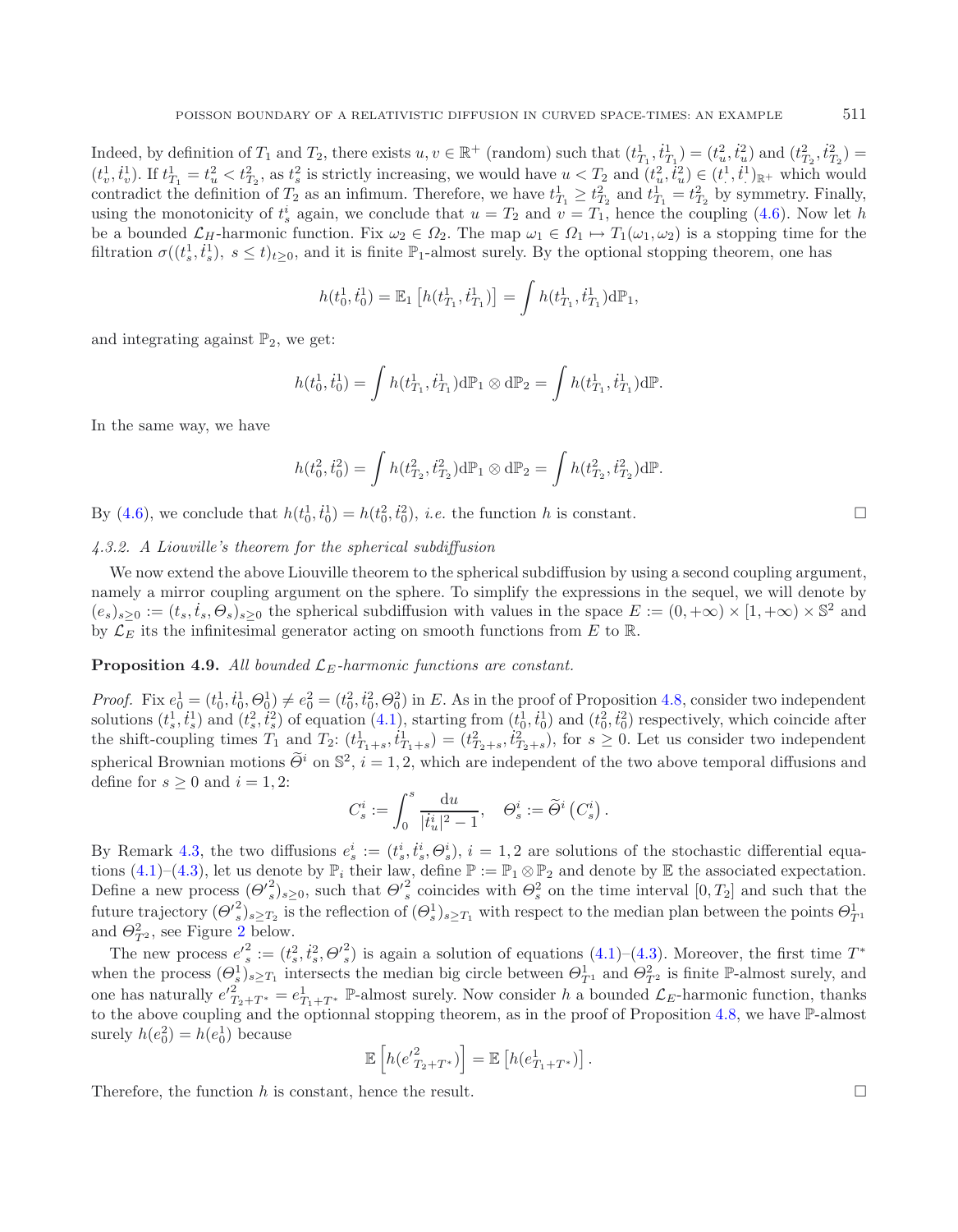<span id="page-10-1"></span>

<span id="page-10-2"></span>FIGURE 2. Mirror coupling of two independent spherical sub-diffusions.

## *4.3.3. Poisson boundary of the global relativistic diffusion*

In order to describe the Poisson boundary of the whole relativistic diffusion  $(\xi_s, \xi_s)_{s\geq 0}$  starting from the one of the spherical subdiffusion, we need a few preliminaries. First notice that, thanks to the pseudo-norm relation [\(2.3\)](#page-2-4), the invariant sigma field of the whole diffusion  $(\xi_s, \xi_s)_{s\geq 0}$  with values in  $T^1_+\mathcal{M}$  coincides almost surely with the one of the diffusion process  $(e_s, x_s)_{s\geq 0} = ((t_s, t_s, \Theta_s), x_s)_{s\geq 0}$  with values in  $E \times \mathbb{R}^3$  and whose infinitesimal generator  $\mathcal G$  is hypoelliptic and reads:

$$
\mathcal{G} := \mathcal{L}_E + F(e)\,\partial_x, \text{ where } F(e) = F(t, \dot{t}, \Theta) := \Theta \times \frac{\sqrt{\dot{t}^2 - 1}}{\alpha(t)}.
$$
\n(4.7)

Without loss of generality, we can suppose that the process  $(e_s, x_s)_{s\geq 0}$  is defined on the canonical probability space  $(\Omega, \mathcal{F})$  where  $\Omega := C(\mathbb{R}^+, E \times \mathbb{R}^3)$  and  $\mathcal{F}$  is the standard Borel sigma field. A generic  $\omega \in \Omega$  writes  $\omega = (\omega^1, \omega^2)$  where  $\omega^1 = (\omega_s^1)_{s \geq 0} \in C(\mathbb{R}^+, E)$  and  $\omega^2 = (\omega_s^2)_{s \geq 0} \in C(\mathbb{R}^+, \mathbb{R}^3)$ . Without loss of generality again, we can suppose that  $(e_s, x_s)_{s\geq 0}$  is the coordinate process, namely  $(e_s, x_s)=(\omega_s^1, \omega_s^2)$  for all  $s\geq 0$ . Given  $(e, x)$ in  $E \times \mathbb{R}^3$ , we will denote by  $\mathbb{P}_{(e,x)}$  the law of the process  $(e_s, x_s)_{s\geq 0}$  starting from  $(e, x)$ , and by  $\mathbb{E}_{(e,x)}$  the associated expectation. Let us finally introduce the classical shift operators  $(\theta_u)_{u>0}$  acting on  $\Omega$  and such that  $\theta_u \omega = (\omega_{s+u})_{s\geq 0}$  for all  $u \geq 0$ . Recall that the tail sigma field  $\mathcal{F}^{\infty}$  of the diffusion process  $(e_s, x_s)_{s\geq 0}$  is defined as the intersection

$$
\mathcal{F}^\infty:=\bigcap_{s>0}\sigma((e_u,x_u),u>s),
$$

and that the invariant sigma field  $Inv((e_s, x_s)_{s\geq 0})$  of  $(e_s, x_s)_{s\geq 0}$  is the subsigma field of  $\mathcal{F}^{\infty}$  composed of shift invariant events, *i.e.* events A such that  $\theta_u^{-1}A = A$  for all  $u \geq 0$ . In this setting, Theorem [3.4](#page-4-1) is equivalent to the following proposition:

<span id="page-10-0"></span>**Proposition 4.10.** *Let* h *be a bounded* G-harmonic function on  $E \times \mathbb{R}^3$ . Then, there exists a bounded mesurable *function*  $\psi$  *on*  $\mathbb{R}^3$  *such that:* 

$$
h(e,x) = \mathbb{E}_{(e,x)}[\psi(x_{\infty})], \ \forall (e,x) \in E \times \mathbb{R}^3.
$$

*Equivalently,*  $(e_0, x_0)$  *being fixed, the invariant sigma field Inv* $((e_s, x_s)_{s>0})$  *of the diffusion*  $(e_s, x_s)_{s>0}$  *starting from*  $(e_0, x_0)$  *coincides with*  $\sigma(x_\infty)$  *up to*  $\mathbb{P}_{(e_0, x_0)}$ *-negligeable sets.* 

*Proof.* From the second point of Theorem [3.3,](#page-4-0) for all  $(e, x) \in E \times \mathbb{R}^3$ , the process  $(x_s)_{s \geq 0}$  converges  $\mathbb{P}_{(e,x)}$ -almost surely to a random point  $x_{\infty} = x_{\infty}(\omega) \in \mathbb{R}^{3}$ . With a slight abuse of notation, let us still denote by  $x_{\infty}$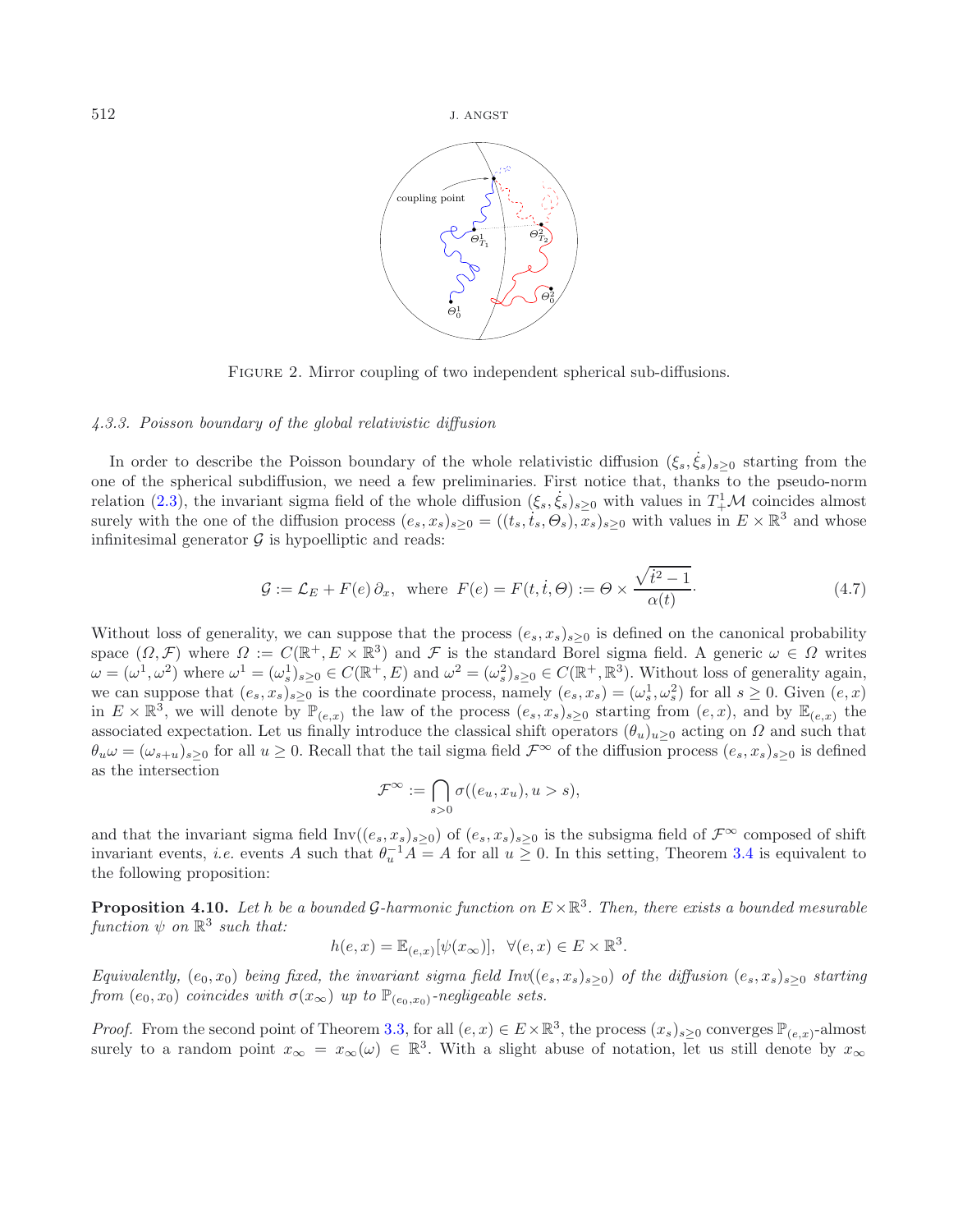the random variable which coincides with  $x_{\infty}$  on the subset of  $\Omega$  where the convergence occurs and which vanishes elsewhere. Thanks to the particular form  $(4.7)$  of the infinitesimal generator G, let us remark the following facts:

- (1) for all starting points  $(e, x) \in E \times \mathbb{R}^3$ , the law of the process  $(e_s, x + x_s)_{s \geq 0}$  under  $\mathbb{P}_{(e,0)}$  coincide with the law of  $(e_s, x_s)_{s\geq0}$  under  $\mathbb{P}_{(e,x)}$ , in particular the law of the limit  $x_\infty$  under  $\mathbb{P}_{(e,x)}$  is the law of  $x + x_\infty$  under  $\mathbb{P}_{(e,0)}$ ;
- (2) the push-forward measures of both measures  $\mathbb{P}_{(e,0)}$  and  $\mathbb{P}_{(e,x)}$  under the following mesurable map  $\omega =$  $(\omega^1, \omega^2) \mapsto (\omega^1, \omega^2 - x_{\infty}(\omega))$  coincide.

Let h be a bounded G-harmonic function on  $E \times \mathbb{R}^3$ . From the classical duality between harmonic functions and invariant events, there exists a bounded variable map  $Z: \Omega \to \mathbb{R}$ , such that Z is  $\mathcal{F}^{\infty}$ -measurable and satisfies  $Z(\theta_u \omega) = Z(\omega)$  for all  $\omega \in \Omega$ , and such that

$$
h(e,x) = \mathbb{E}_{(e,x)}[Z], \quad \text{for all } (e,x) \in E \times \mathbb{R}^3.
$$

Moreover,  $(e, x) \in E \times \mathbb{R}^3$  being fixed, for  $\mathbb{P}_{(e,x)}$ -almost all paths  $\omega$ , we have:

$$
Z(\omega) = \lim_{s \to +\infty} h(e_s(\omega), x_s(\omega)).
$$

For  $y \in \mathbb{R}^3$ , consider the new random variable

$$
Z^y(\omega) := Z((\omega^1, \omega^2 - x_{\infty}(\omega) + y)).
$$

The variable  $Z^y$  is again Inv $((e_s, x_s)_{s>0})$ -measurable. Indeed, since the constant function equal to y and the random variable Z are shift-invariant, for all  $u \geq 0$  we have

$$
Z((\omega_{.+u}^{1}, \omega_{.+u}^{2} - x_{\infty}(\omega_{.+u}) + y)) = Z(\theta_{u}(\omega^{1}, \omega^{2} - x_{\infty}(\omega) + y)) = Z((\omega^{1}, \omega^{2} - x_{\infty}(\omega) + y)).
$$

Since  $Z^y$  is bounded and  $Inv((e_s, x_s)_{s>0})$ -measurable, the function  $(e, x) \mapsto \mathbb{E}_{(e,x)}[Z^y]$  is also a bounded G-harmonic function. But from the point 2 of the beginning of the proof, for all starting points  $(e, x, x') \in$  $E \times \mathbb{R}^3 \times \mathbb{R}^3$ , we have  $\mathbb{E}_{(e,x)}[Z^y] = \mathbb{E}_{(e,x')}[Z^y]$ . In other words, the harmonic function  $(e, x) \mapsto \mathbb{E}_{(e,x)}[Z^y]$  is constant in x and its restriction to E is  $\mathcal{L}_E$ -harmonic. From Proposition [4.9,](#page-9-0) we deduce that the function  $(e, x) \mapsto \mathbb{E}_{(e,x)}[Z^y]$  is constant. In the sequel, we will denote by  $\psi(y)$  the value of this constant. Note that  $y \mapsto \psi(y)$  is a bounded measurable function since  $y \mapsto Z^y$  is. Let us now introduce an approximate unity  $(\rho_n)_{n\geq 0}$  on  $\mathbb{R}^3$ , fix  $\mathbf{x} \in \mathbb{R}^3$ ,  $n \in \mathbb{N}$  and consider the "conditionned and regularized" version Z, namely:

$$
Z^{\mathbf{x},n}(\omega) := \int_{\mathbb{R}^3} Z^y(\omega) \rho_n(\mathbf{x} - y) \mathrm{d}y.
$$

The same reasoning as above shows that  $Z^{\mathbf{x},n}$  is a bounded Inv( $(e_s, x_s)_{s\geq 0}$ )-measurable variable so that the function  $(e, x) \mapsto \mathbb{E}_{(e, x)}[Z^{\mathbf{x}, n}]$  is constant. Hence, for all  $\mathbf{x} \in \mathbb{R}^3$ ,  $n \in \mathbb{N}$  and  $(e, x) \in E \times \mathbb{R}^3$ , there exists a set  $\Omega^{\mathbf{x},n,(e,x)} \subset \Omega$  such that  $\mathbb{P}_{(e,x)}(\Omega^{\mathbf{x},n,(e,x)}) = 1$  and such that for all paths  $\omega$  in  $\Omega^{\mathbf{x},n,(e,x)}$ , we have:

$$
Z^{\mathbf{x},n}(\omega) = \lim_{s \to \infty} \mathbb{E}_{(e_s(\omega), x_s(\omega))}[Z^{\mathbf{x},n}] = \mathbb{E}_{(e_0(\omega), x_0(\omega))}[Z^{\mathbf{x},n}] = \mathbb{E}_{(e,x)}[Z^{\mathbf{x},n}].
$$

Let D be a countable dense set in  $\mathbb{R}^3$  and consider the intersection

$$
\varOmega^{(e,x)}:=\bigcap_{\mathbf{x}\in D,n\in\mathbb{N}}\varOmega^{\mathbf{x},n,(e,x)}.
$$

We have naturally  $\mathbb{P}_{(e,x)}(\Omega^{(e,x)}) = 1$  and for all  $\omega \in \Omega^{(e,x)}$ ,  $\mathbf{x} \in D, n \in \mathbb{N}$ , we have

$$
Z^{\mathbf{x},n}(\omega) = \mathbb{E}_{(e,x)}[Z^{\mathbf{x},n}].
$$